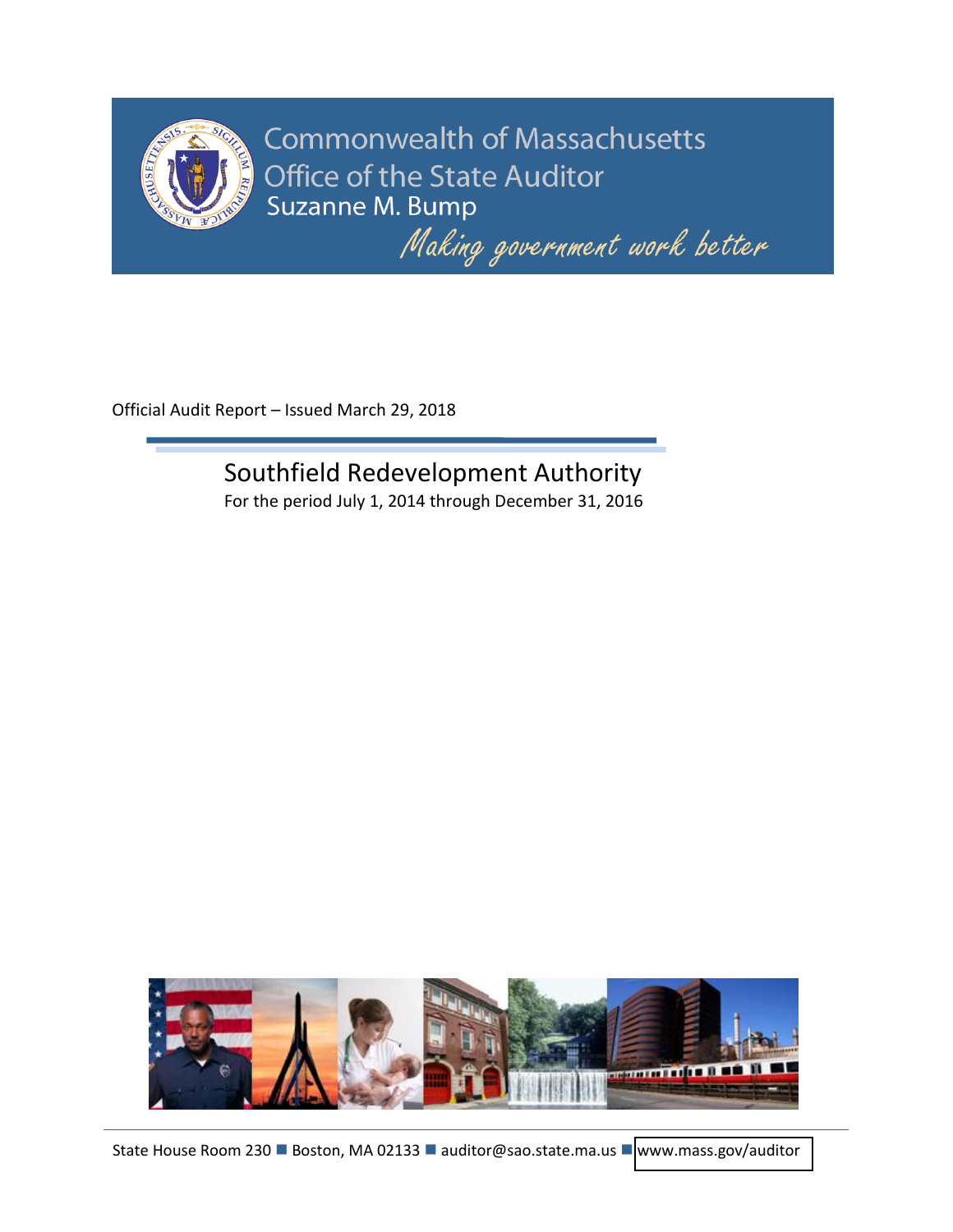

**Commonwealth of Massachusetts Office of the State Auditor** Suzanne M. Bump

Making government work better

March 29, 2018

Ms. Lyndsey Kruzer, Chair of the Board of Directors Southfield Redevelopment Authority 223 Shea Memorial Drive South Weymouth, MA 02190

Dear Ms. Kruzer:

I am pleased to provide this performance audit of the Southfield Redevelopment Authority. This report details the audit objectives, scope, methodology, findings, and recommendations for the audit period, July 1, 2014 through December 31, 2016. My audit staff discussed the contents of this report with management of the agency, whose comments are reflected in this report.

I would also like to express my appreciation to the Southfield Redevelopment Authority for the cooperation and assistance provided to my staff during the audit.

Sincerely,

Suzanne M. Bump Auditor of the Commonwealth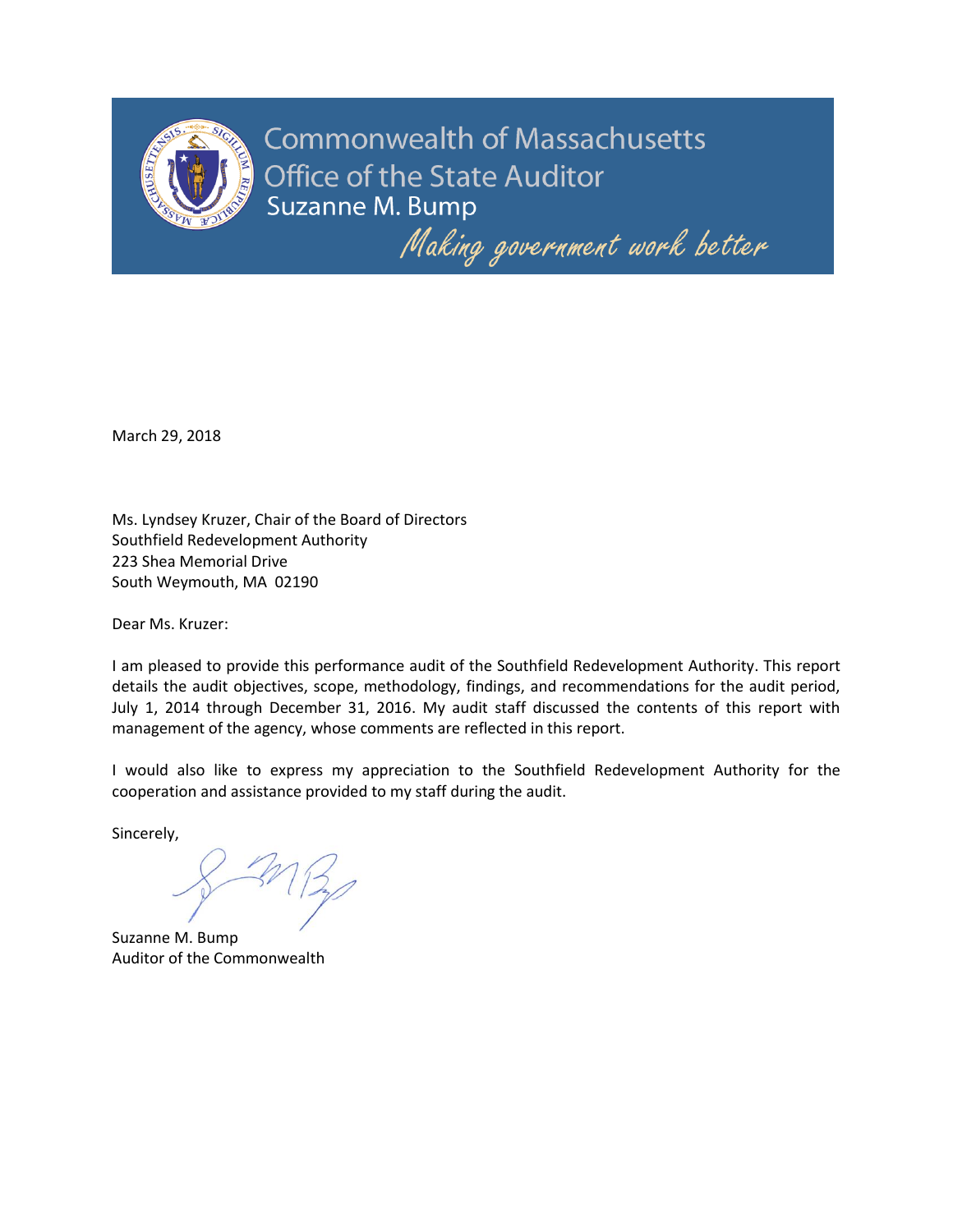# **TABLE OF CONTENTS**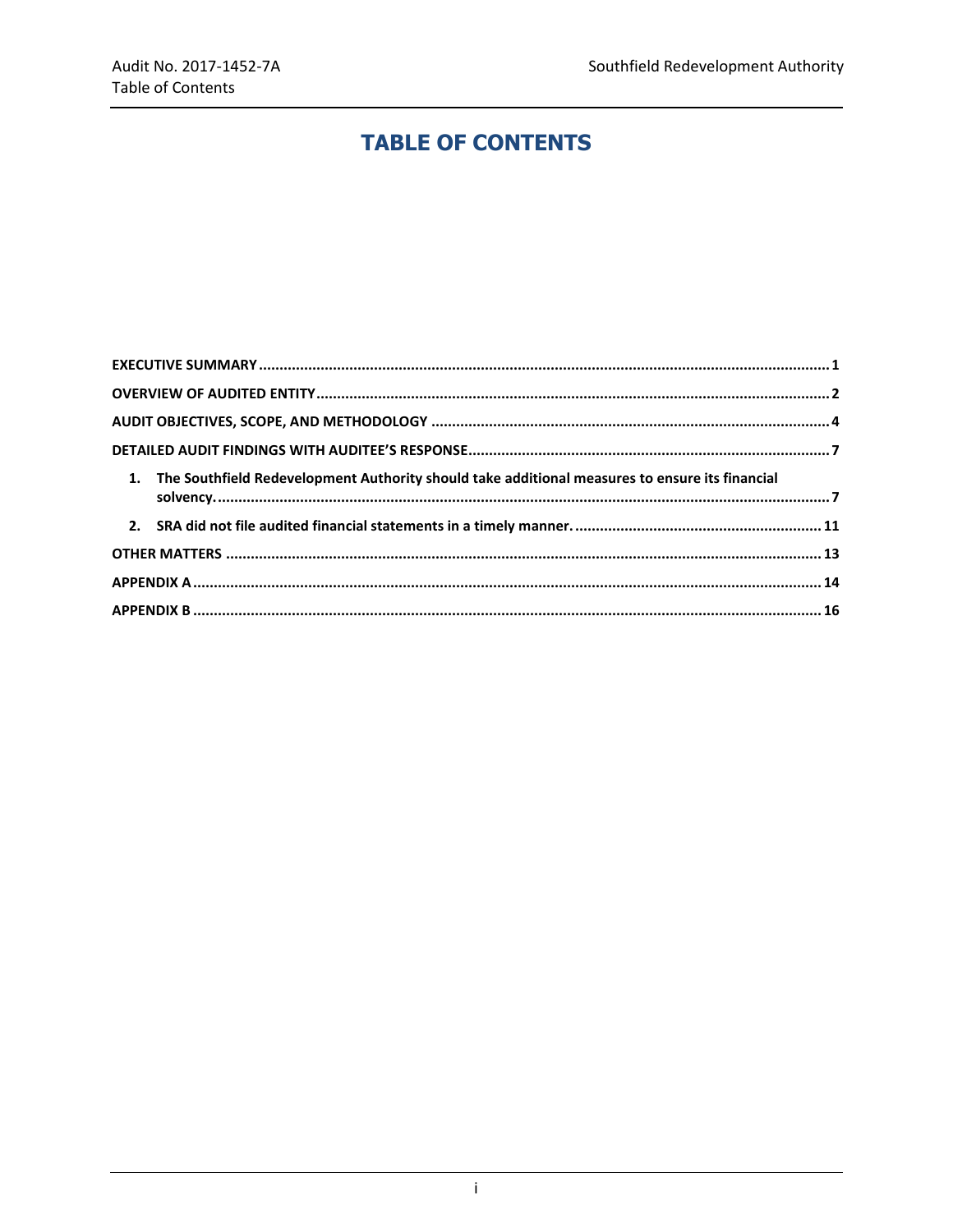# **LIST OF ABBREVIATIONS**

| <b>BRAC</b>   | Defense Base Closure and Realignment Commission |  |  |  |
|---------------|-------------------------------------------------|--|--|--|
| CEO           | chief executive officer                         |  |  |  |
| <b>DDA</b>    | Disposition and Development Agreement           |  |  |  |
| <b>DOD</b>    | Department of Defense                           |  |  |  |
| <b>NAS</b>    | naval air station                               |  |  |  |
| <b>NASPC</b>  | Naval Air Station Planning Committee            |  |  |  |
| <b>OSA</b>    | Office of the State Auditor                     |  |  |  |
| <b>SRA</b>    | Southfield Redevelopment Authority              |  |  |  |
| <b>SSTTDC</b> | South Shore Tri-Town Development Corporation    |  |  |  |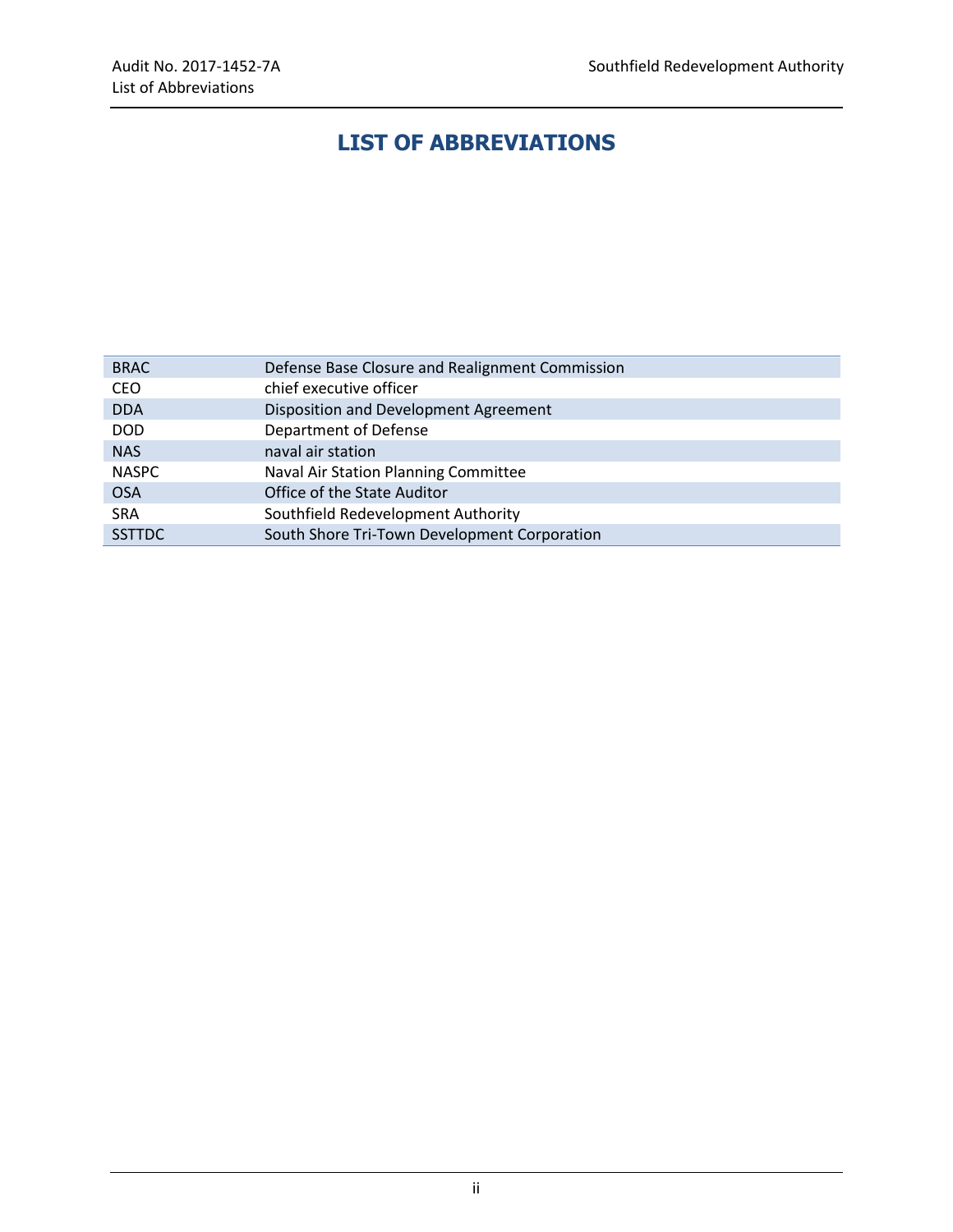# **EXECUTIVE SUMMARY**

<span id="page-4-0"></span>In accordance with Section 12 of Chapter 11 of the Massachusetts General Laws, the Office of the State Auditor (OSA) has conducted a performance audit of the Southfield Redevelopment Authority (SRA). In this performance audit, we followed up on issues identified during our prior audit of SRA (No. 2012- 1452-3A) to determine what measures, if any, SRA's management had taken to address these issues. Specifically, we examined SRA's financial planning activities, its financial viability, the adequacy of its internal controls over the procurement of services, oversight by its board, and compliance with filing requirements for its annual financial reports.

During our current audit, we found that SRA, in response to our prior audit's recommendations, had developed plans for completing the East-West Parkway, providing and financing a water and wastewater system, and financing future infrastructure requirements; effected better oversight by its board; and improved its internal controls over the procurement of services. However, SRA still needs to improve in certain areas.

| <b>Finding 1</b><br>Page 7  | SRA should take additional measures to ensure its financial solvency.                                                                                                                                                                                                                                   |  |  |
|-----------------------------|---------------------------------------------------------------------------------------------------------------------------------------------------------------------------------------------------------------------------------------------------------------------------------------------------------|--|--|
| Recommendation<br>Page 10   | SRA should immediately develop plans and take the measures necessary to ensure that it<br>can fund its contingent liabilities should they occur, in addition to making sure its future<br>cash flow needs will be fully met.                                                                            |  |  |
| <b>Finding 2</b><br>Page 11 | SRA did not file audited financial statements in a timely manner.                                                                                                                                                                                                                                       |  |  |
| Recommendation<br>Page 12   | SRA management should send the agency's annual financial audits to OSA within 120 days<br>of the close of the fiscal year. If SRA cannot meet the 120-day reporting requirement, it<br>should work with the Legislature to amend the relevant legislation to reflect a timeframe<br>that is achievable. |  |  |

Below is a summary of our findings and recommendations, with links to each page listed.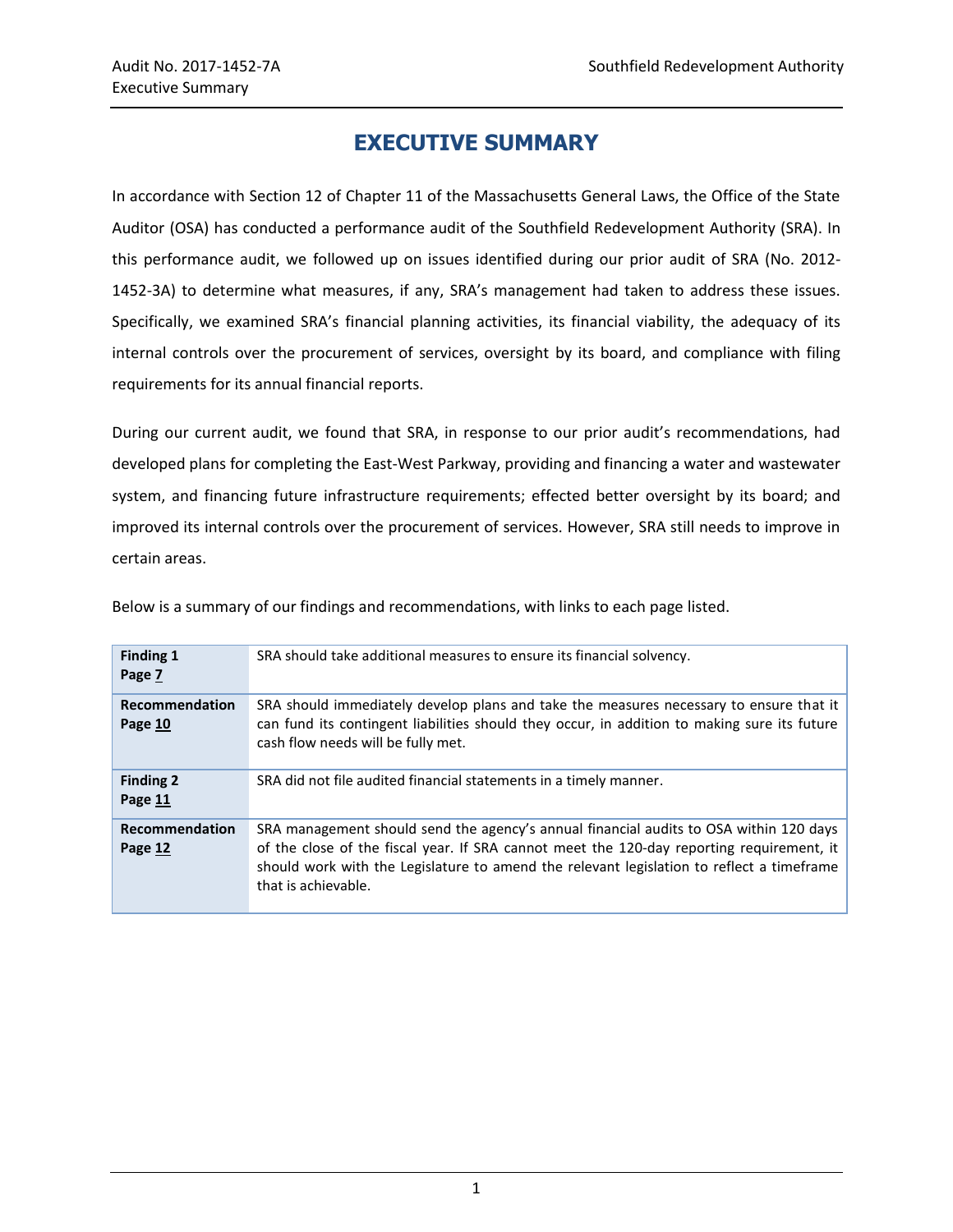## **OVERVIEW OF AUDITED ENTITY**

<span id="page-5-0"></span>The Southfield Redevelopment Authority (SRA) was originally established as the South Shore Tri-Town Development Corporation (SSTTDC) on August 14, 1998 by the Massachusetts Legislature under Chapter 301 of the Acts of 1998, as amended by Section 37 of Chapter 303 of the Acts of 2008. It was established for the purposes of acquiring the land and managing the redevelopment of the former South Weymouth naval air station (NAS), located on approximately 1,400 acres in the towns of Abington, Rockland, and Weymouth, for nonmilitary purposes including, but not limited to, commercial, housing, industrial, conservation, or manufacturing uses. To accomplish this, in 1995 the Governor issued Executive Order 378, which established the Naval Air Station Planning Committee (NASPC). NASPC adopted a Reuse Plan in January 1998 to govern reuse of the NAS. In October 2002, SRA selected LNR Property, LLC as the master developer to develop the South Weymouth NAS in accordance with the Reuse Plan. The plan called for a maximum of 2,855 residential units and between 900,000 and 2 million square feet of commercial development. In April 2013, Starwood Capital Group acquired LNR Property, LLC (thereafter named LNR South Shore LLC). LNR retained the role of master developer.

On May 13, 2013, the Office of the State Auditor issued an audit report (No. 2012-1452-3A) that identified significant deficiencies in SSTTDC's operations that jeopardized its ability to complete the NAS redevelopment project. Most significantly, that audit found that SSTTDC had not developed the necessary plans to support critical aspects of the development, including completing the East-West Parkway, financing a water and wastewater system, and financing future infrastructure requirements. The audit also found inadequate oversight of SSTTDC operations, inadequate controls over the administration of contracted services, and late filings of audited financial statements. Our audit report made a number of recommendations to address these problems.

In response to that report, on August 20, 2014 the Governor signed into law Chapter 291 of the Acts of 2014. Among other things, this law was established for the following purpose:

Reconstitute the South Shore Tri-Town Development Corporation (SSTTDC) as the Southfield Redevelopment Authority (SRA), reinforce municipal control over land use and development decisions affecting the Towns that constitute NAS South Weymouth and strengthen the alignment of interests between the Authority, the Towns and the Master Developer.

The new law granted the towns greater control, particularly regarding land use decisions, collection of taxes, and provision of municipal services within the South Weymouth NAS. The law also shifted SRA's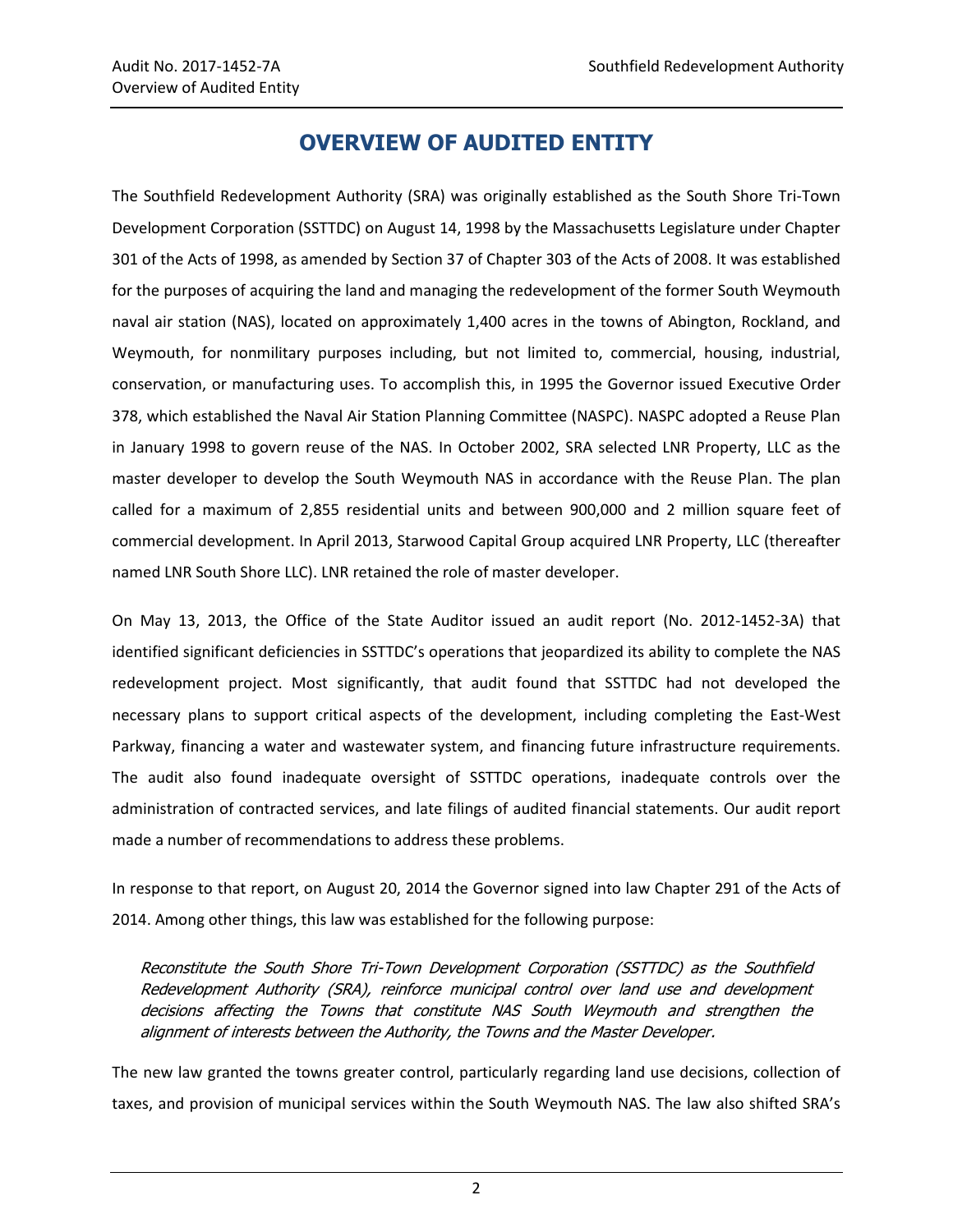financial obligations for development of the East-West Parkway and for water and wastewater development to the master developer.

Under Chapter 291, oversight and governance of SRA were entrusted to a reconstituted nine-member board of directors that replaced the previous five-member board. The Reuse Plan was replaced by a Redevelopment Plan that required the NAS redevelopment to be done consistently with the previous Reuse Plan. After Chapter 291 was enacted, the reconstituted board eliminated the positions of chief executive officer, chief financial officer, and water/sewer superintendent. (For a timeline of SRA's activities since its inception, see Appendix A.)

In May 2015, SRA's board approved the transfer of LNR's responsibilities to LStar Southfield, LLC (LStar), a subsidiary of LStar Management, LLC. On May 13, 2015, SRA and LStar entered into a Second Amended and Restated Disposition and Development Agreement (DDA), replacing two previous DDAs entered into with LNR. In June 2017, SRA and LStar renegotiated the DDA and entered into a Third Amended and Restated DDA, which significantly altered the timing and amounts of revenue payable to SRA by LStar.

The 1,400 acres in the project are being developed into a community to be named Union Point (changed from SouthField by LStar in July 2016). After completion of the development or upon repayment or transfer of SRA's outstanding debt, SRA will cease to exist. Chapter 291 requires that, in any event, the duties and powers assigned to SRA revert to the Towns of Abington, Rockland, and Weymouth by December 31, 2065.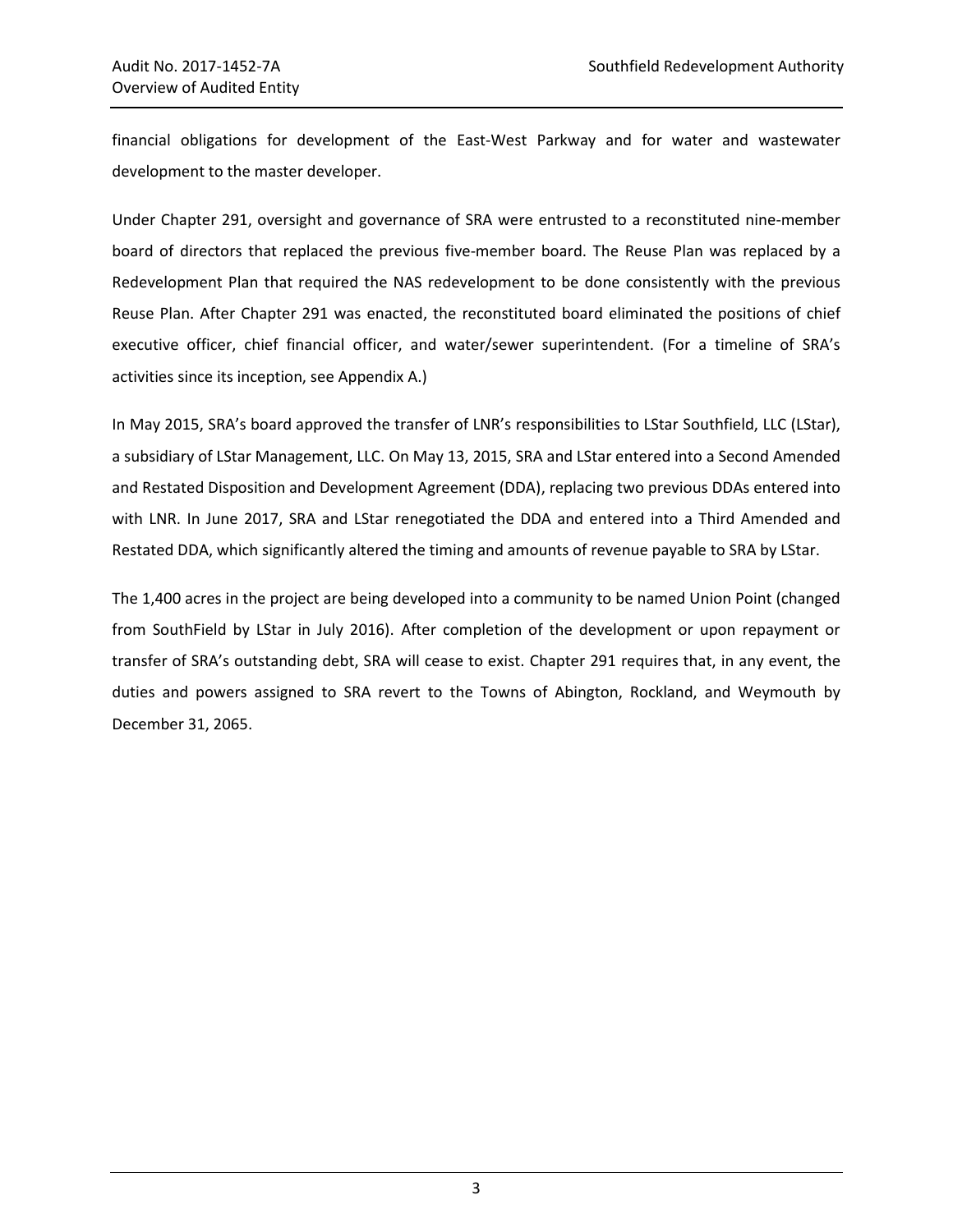# **AUDIT OBJECTIVES, SCOPE, AND METHODOLOGY**

<span id="page-7-0"></span>In accordance with Section 12 of Chapter 11 of the Massachusetts General Laws, the Office of the State Auditor has conducted a performance audit of certain activities of the Southfield Redevelopment Authority (SRA) for the period July 1, 2014 through December 31, 2016. In the area of SRA's solvency, we extended our review to include certain documents dated through June 30, 2017.

We conducted this performance audit in accordance with generally accepted government auditing standards. Those standards require that we plan and perform the audit to obtain sufficient, appropriate evidence to provide a reasonable basis for our findings and conclusions based on our audit objectives. We believe that the evidence obtained provides a reasonable basis for our findings and conclusions based on our audit objectives.

Below is a list of our audit objectives, indicating each question we intended our audit to answer; the conclusion we reached regarding each objective; and, if applicable, where each objective is discussed in the audit findings.

|    | <b>Objective</b>                                                                                                                                 | <b>Conclusion</b>                      |
|----|--------------------------------------------------------------------------------------------------------------------------------------------------|----------------------------------------|
| 1. | Has SRA taken the appropriate corrective actions on audit findings<br>and<br>recommendations from the prior audit report in the following areas? |                                        |
|    | improving its board of directors' oversight of agency management<br>а.                                                                           | Partially; see<br><b>Other Matters</b> |
|    | improving internal controls over the procurement of services<br>b.                                                                               | <b>Yes</b>                             |
|    | publishing and filing its annual financial audit as required by Section 31 of Chapter<br>c.<br>291 of the Acts of 2014                           | No; see Finding 2                      |
| 2. | Has SRA taken the appropriate steps to ensure its financial solvency?                                                                            | No; see Finding 1                      |

To achieve our objectives, we gained an understanding of the internal controls over SRA's activities related to budgeting, revenue, and expenditures that we deemed significant to our audit objectives, and we evaluated the design and tested the effectiveness of those controls.

We also performed the following audit procedures.

 We assessed the adequacy of the oversight provided by SRA's board by interviewing SRA employees and board members and reviewing board minutes.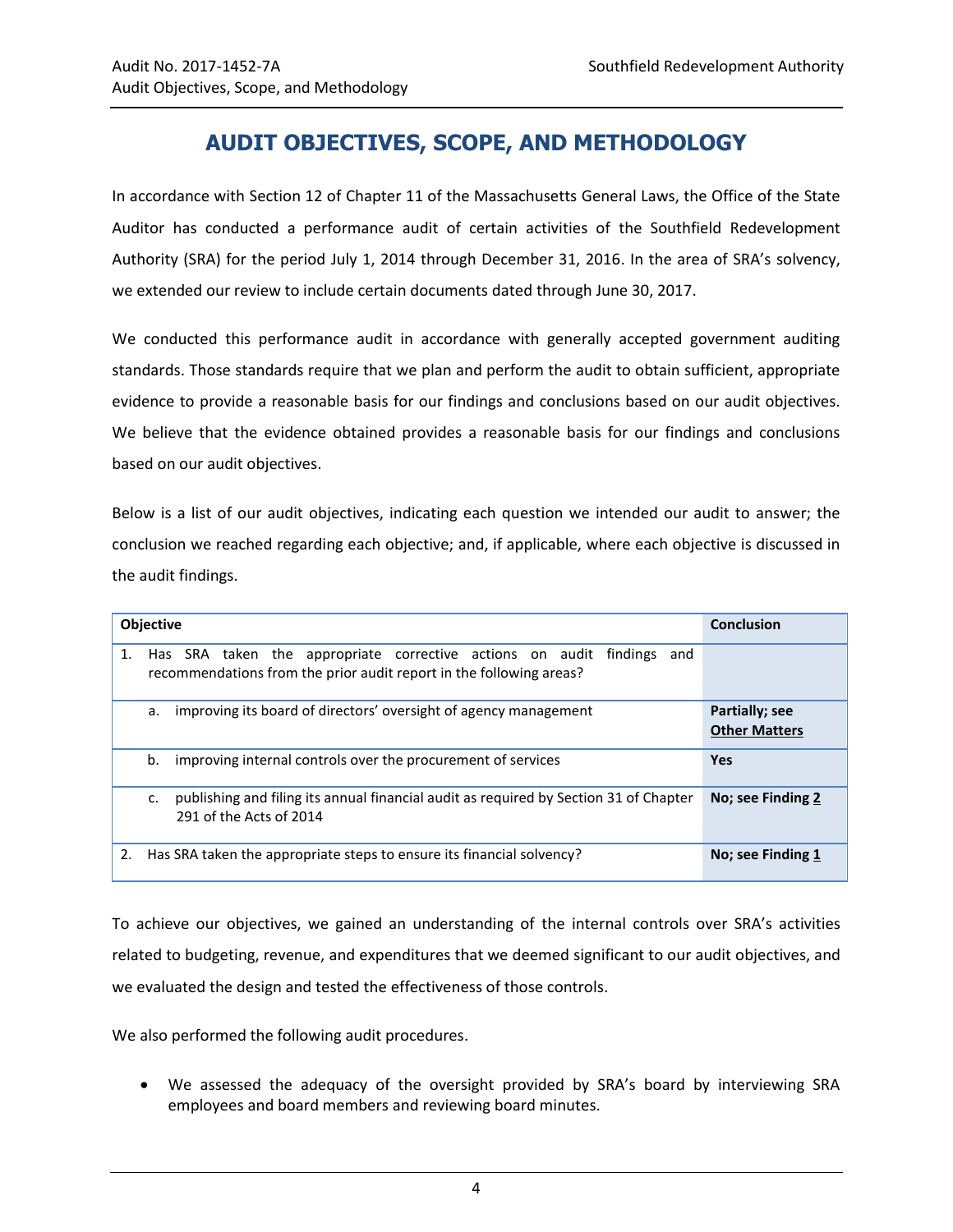- We tested 35 out of 802 payments processed during the audit period to determine whether they were for project-related expenses and approved by the SRA board and whether payments agreed to amounts billed.
- We tested 10 out of 57 payments to vendors who were paid more than \$4,000 during our audit period to ensure that procedures in place for managing procurements were working as planned. Our test also served to follow up on the prior audit finding related to the procurement of legal and consultant expenditures.
- We obtained copies of all key documents that were required to be updated under the 2014 legislation (e.g., the Tax Plan, Bond Indenture Certificate of Trustee, Redevelopment Plan, Second Amendment to the Amended and Restated Memorandum of Agreement on Financing for the Parkway, Parkway Phase Two Financing Agreement, and Amended Zoning By-Laws and Regulations) to confirm that all key documents required by the new law were updated and submitted as required by Section 19 of Chapter 291.
- We reviewed the approved budgets for fiscal years 2015, 2016, and 2017 to determine whether SRA had adequate funding to cover its annual operating costs of approximately \$1 million, in addition to required annual debt payments of approximately \$1.1 million. We also reviewed SRA's audited financial statements for fiscal years 2015 and 2016. Additionally, we reviewed SRA's annual reports of operational activities for fiscal years 2015, 2016, and 2017 to gain an understanding of the progress and development work completed for the period under audit.
- We reviewed the Disposition and Development Agreements (DDAs) that were in effect during the audit period, as well as the third amended DDA, signed June 30, 2017.
- We reviewed SRA's outstanding accounts receivable as of the end of the audit period, identified customers with the largest balances, prepared an aging schedule (a list of accounts-receivable balances based on due dates), and followed up on any receivable balances that had been outstanding 90 days or longer to determine their collectability.
- We tested 25 out of 302 customer billings to determine whether customers were accurately billed and whether adequate documentation supporting the billings was attached.
- We examined all six invoices (for entitlement fees<sup>1</sup>) billed to the master developer, SRA's largest account, during the audit period to determine whether invoices were accurate and supported by appropriate documentation and whether the revenue was recorded in the proper accounts.
- We performed analytical procedures to identify unusual trends for consideration when designing our testing.

Where sampling was used, we used nonstatistical judgmental samples; accordingly, we could not project the results of our tests to the entire population.

 $\overline{a}$ 

<sup>1.</sup> Entitlement fees are amounts paid to SRA by the master developer for development permits issued by SRA.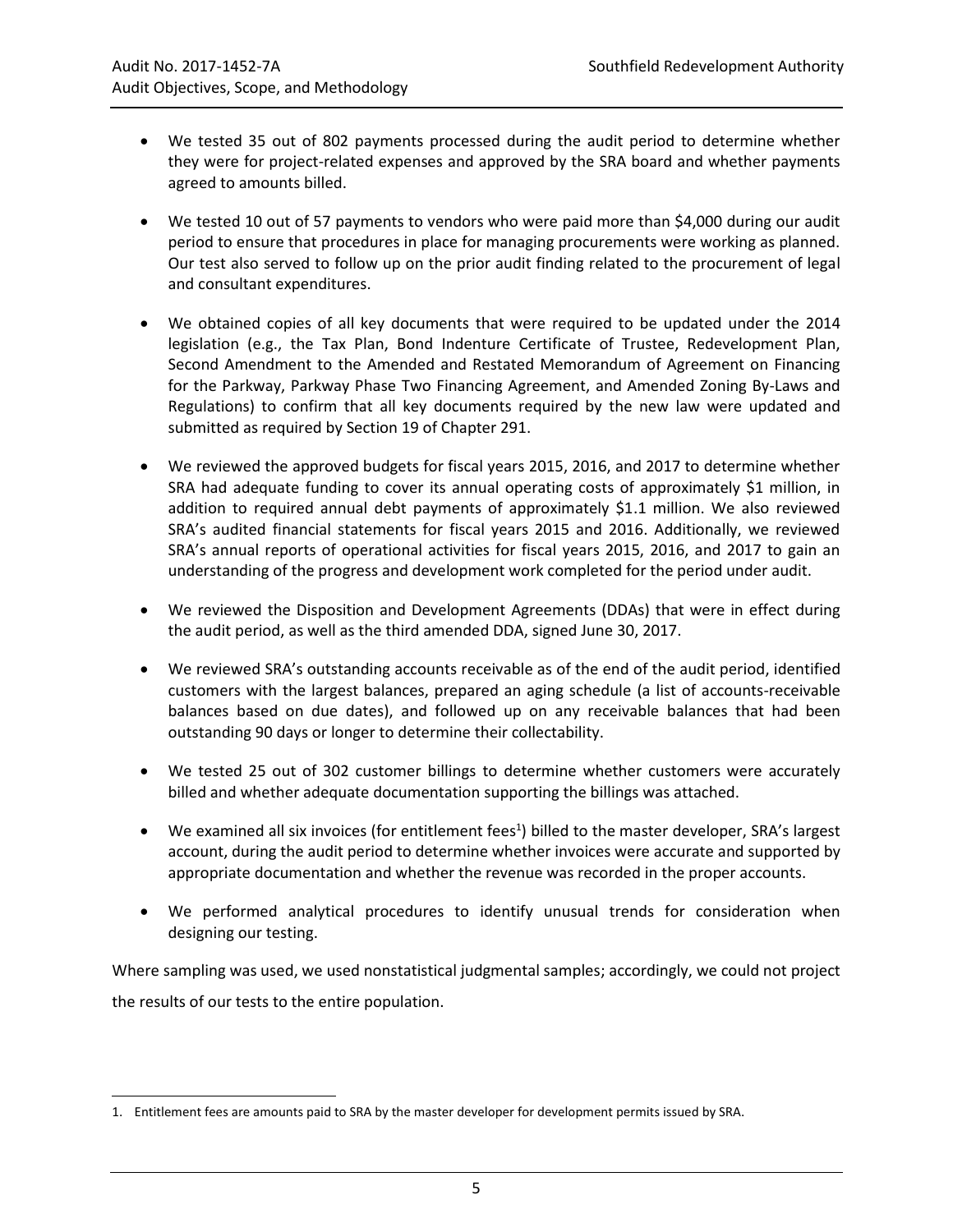We performed various document inspection procedures on spreadsheets SRA provided to us to determine whether the information on the spreadsheets was complete and accurate. We selected 10 payments from bank statements and traced them back to SRA records to ensure agreement with the general ledger and board-approved check warrants. Our data reliability assessment of SRA's proprietary general ledger accounting system determined that the information obtained from SRA's accounting software was sufficiently reliable for the purposes of our audit work.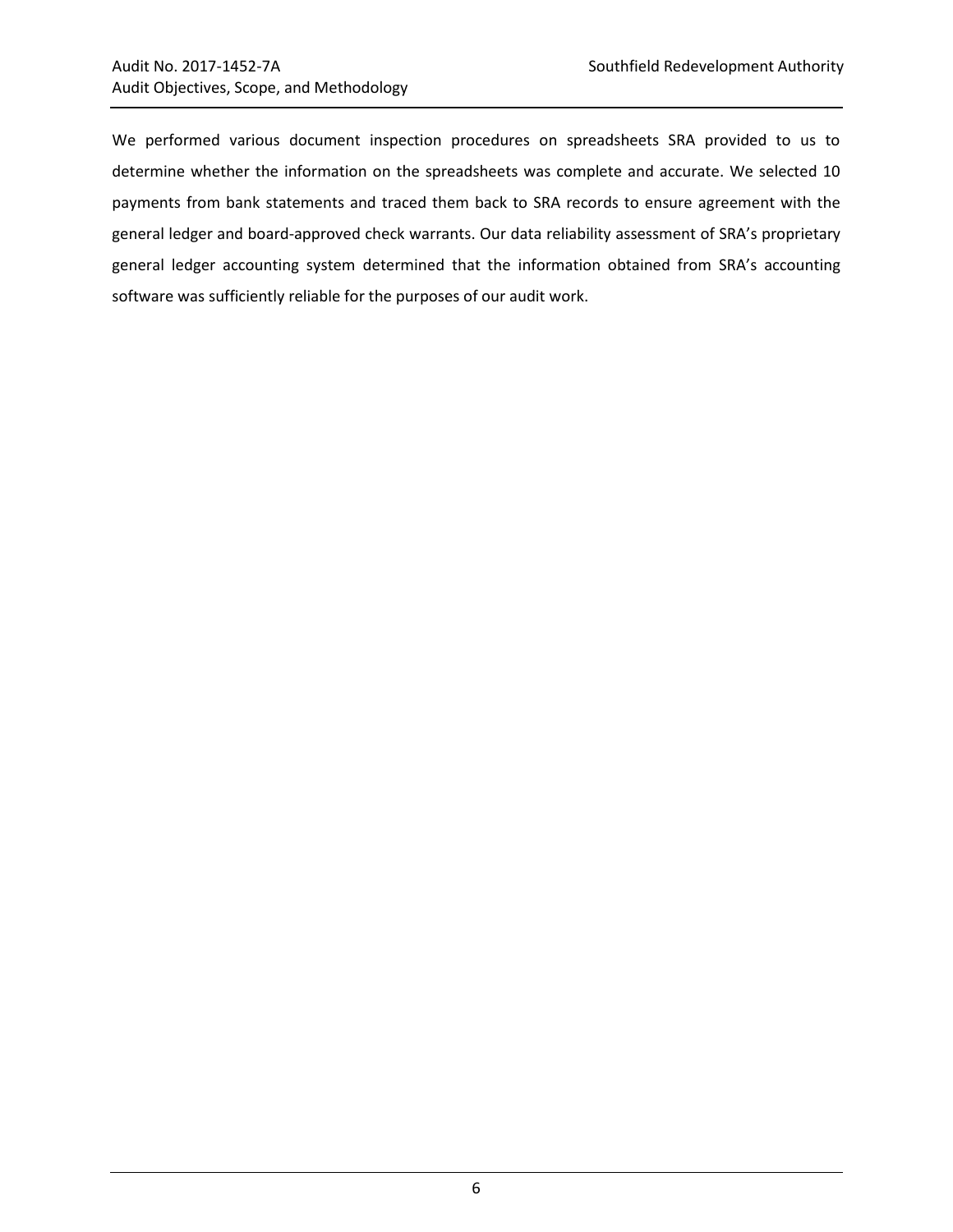### <span id="page-10-0"></span>**DETAILED AUDIT FINDINGS WITH AUDITEE'S RESPONSE**

#### <span id="page-10-1"></span>**1. The Southfield Redevelopment Authority should take additional measures to ensure its financial solvency.**

The Southfield Redevelopment Authority (SRA) does not have a formal plan to ensure that it has sufficient revenue to meet its annual cash flow needs or to address its contingent liabilities,<sup>2</sup> which as of the end of our audit period exceeded \$8 million. Not effectively planning for these financial needs could cause SRA to experience significant financial hardship, which could impede its ability to accomplish its mission to redevelop the former South Weymouth naval air station (NAS).

#### **Contingent Liabilities**

 $\overline{a}$ 

On June 30, 2010, the Massachusetts Development Finance Agency issued \$30 million of Special Obligation Bonds<sup>3</sup> (Parkway Bonds) to finance the development of the East-West Parkway. Concurrently, SRA executed a Parkway Financing Memorandum of Agreement with the Commonwealth. The proceeds of the Parkway Bonds were disbursed to SRA to reimburse it for a portion of the costs incurred in financing the parkway project. SRA does not make payments on the bonds, but under the agreement, if new state tax revenue generated by the redevelopment of the NAS does not meet certain projected amounts, SRA will become obligated to make certain payments to the Commonwealth. Since the issuance of these bonds, the Commonwealth has certified through June 30, 2013 that SRA is obligated to make \$1,375,000 in payments to Massachusetts. The Commonwealth will not certify that any additional amounts are due from SRA until after fiscal year 2019. SRA has not developed any plans to pay for any additional obligations that may arise from this agreement should they become due.

On December 15, 2011, the Navy sold 557 acres of land to the South Shore Tri-Town Development Corporation (SSTTDC) for \$25 million. In exchange for the land, SSTTDC was obligated to (1) pay the Navy an initial payment of \$2 million at closing; (2) issue a \$10 million promissory note to the Navy, to be paid in 10 equal annual installments plus interest based on the US government's 10-year Treasury note rate as of the date of sale; and (3) give the Navy a share of the proceeds received by SSTTDC or its master developer from land sales or ground leases to any developer that built vertical structures (e.g., housing). SSTTDC then conveyed the land to the master developer. An agreement between SSTTDC and

<sup>2.</sup> A contingent liability is a potential liability that may become an actual liability depending on the outcome of a future event.

<sup>3.</sup> Special Obligation Bonds are limited obligations of the Commonwealth that are payable under the terms of a trust agreement.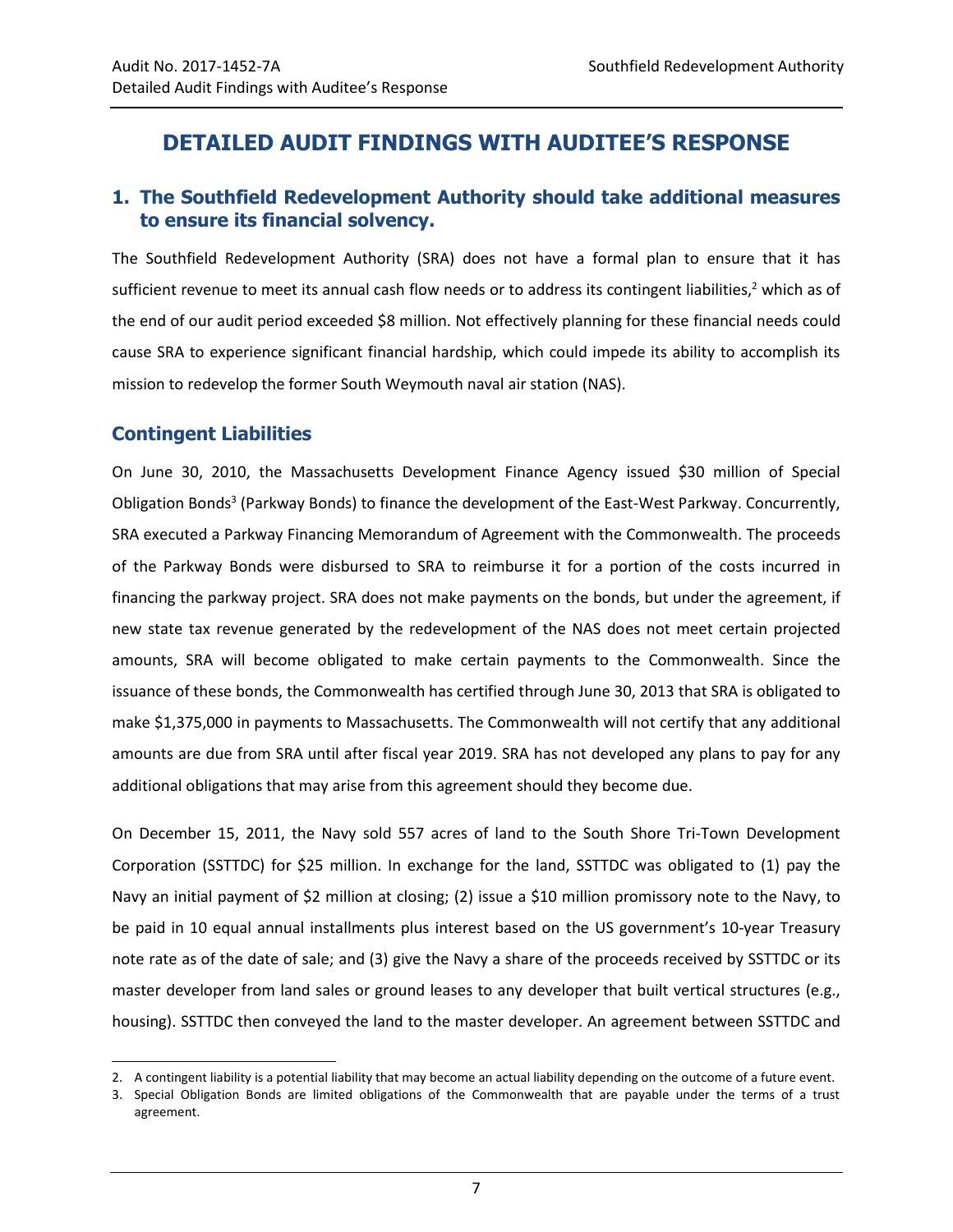the master developer assigned responsibility to the master developer for payment of the \$2 million deposit and \$10 million promissory note due the Navy. The master developer agreed to a decreasing \$5 million letter of credit<sup>4</sup> to secure its payments to the Navy, as well as a mortgage in the initial amount of \$5 million on certain parcels of land it owned. Payments due under the \$10 million promissory note were paid by the former master developer, LNR South Shore LLC / Starwood Capital Group, as agreed upon in the promissory note. However, the new developer, LStar Southfield, LLC (LStar), whose tenure began in May 2015, did not make the annual payments for 2014 and 2015, which should have been \$928,807 and \$898,454, respectively. Subsequently, in a May 2017 letter of agreement, the Navy agreed to defer payments due under the promissory note until December 18, 2018, if a further amended agreement could be reached by December 1, 2017. Otherwise, all payments would become due immediately.

The Navy also agreed to release the \$5 million letter of credit. SRA (as successor to SSTTDC) is liable for repaying the current principal balance of the promissory note, \$7,427,410, but has not made any plans to finance this obligation.

#### **Cash Flow Concerns**

l

SRA's current annual cash flow requirement is approximately \$2.1 million, of which about \$1 million relates to debt service costs on outstanding infrastructure bonds.<sup>5</sup>

SRA derives its operating revenue from tax assessments and from developer fees payable to it under the Disposition and Development Agreements (DDAs) with its master developer. Under the 2017 DDA, SRA is entitled to be reimbursed by LStar for project review fees that are consistent with fees that surrounding communities charge for similar tasks, including fees for "filing, processing, third party peer review, monitoring and inspectional services, legal fees and other fees and charges associated with site plan approvals, subdivision approvals, building permits and similar licenses, permits and approvals."

SRA is also entitled to annual developer fees, to be paid quarterly by LStar as reimbursement for any expected budgetary shortfalls, under certain conditions:

<sup>4.</sup> In this case, according to the purchase agreement, a letter of credit means that "the line of credit shall decline in an amount equal to the amount of principal paid on the note by SSTTDC in each annual payment."

<sup>5.</sup> In 2010, SRA issued bonds to fund infrastructure development on the South Weymouth NAS. Payments owed by SRA to the bondholders are funded by tax assessments on property owners within the Union Point development.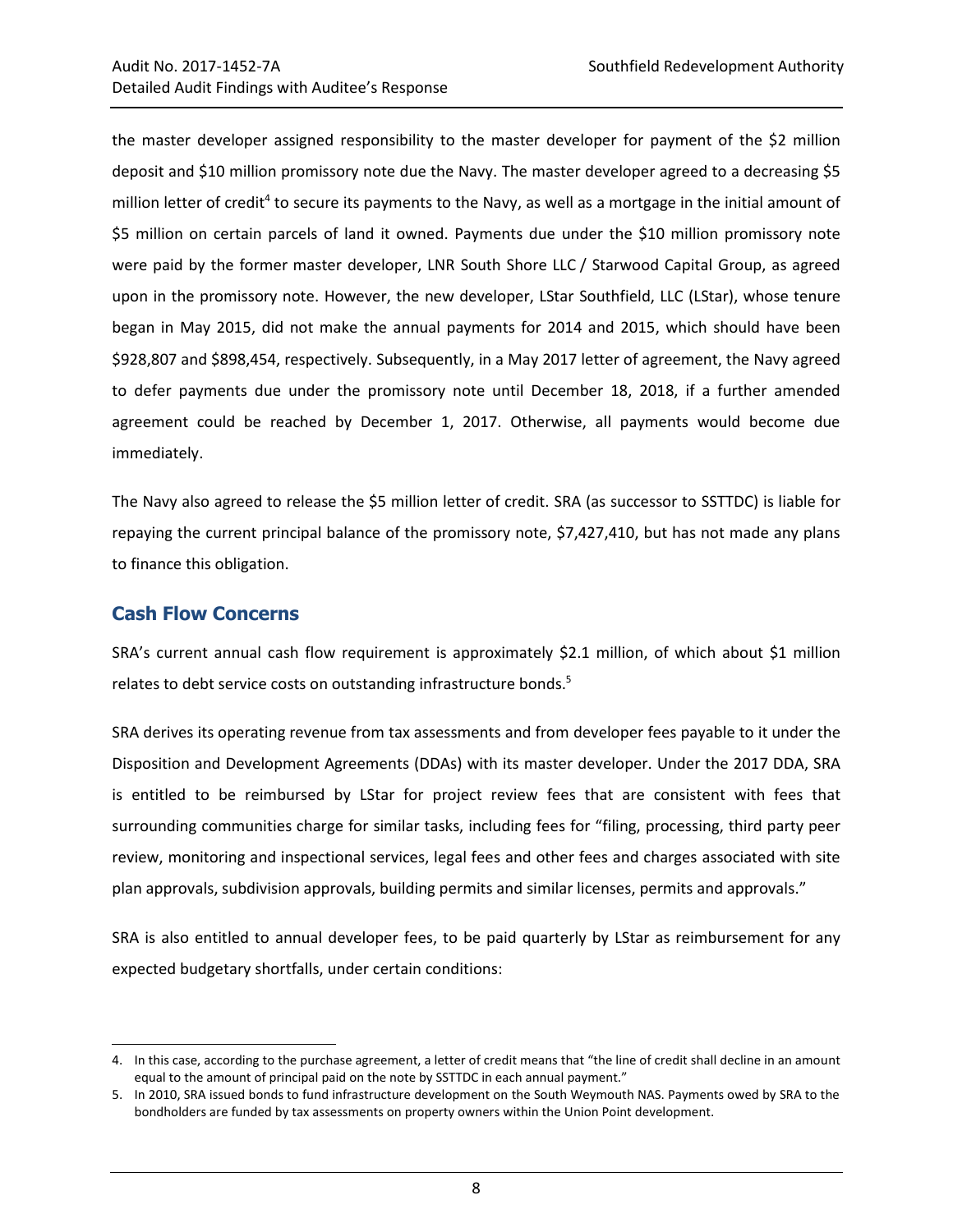(i) the Authority establishes an operating budget, which excludes any and all purposes for which the Authority receives Project Review Fees from Project Escrow Accounts; (ii) the Authority's operating budget does not increase more than five percent (5%) from the previous fiscal year and did not increase more than eight percent (8%) over any consecutive five-year period; (iii) the Authority has pledged the greater of three hundred fifty thousand dollars (\$350,000) in free cash or twenty percent (20%) of its total free cash reserves toward the operating budget or until the total certified free cash is five hundred thousand dollars (\$500,000); and (iv) the Authority's ad valorem tax rate has not been set below \$0.50. Notwithstanding the foregoing, in the event that the new operating budget increase of the Authority is more than five percent (5%), LSTAR will still be obligated to pay its annual Developer Fees, but the Authority will be required to pledge additional free cash for the operating budget expenditures in excess of that five percent (5%) increase.

SRA's annual operating expenditures, other than bond payments, were about \$2.5 million and \$1 million in fiscal years 2015 and 2016, respectively. Excess cash requirements greater than SRA's revenue are funded either by SRA's free cash reserve<sup>6</sup> or by payments made by the master developer. As of June 30, 2016, SRA had a free cash reserve of \$2,272,568. Under the provisions of the new (2017) DDA, it is estimated that SRA's free cash reserve will be reduced to \$500,000. At that point, if the relationship between SRA and its master developer ends for any reason and SRA has not developed some other means of generating revenue, SRA's past expenditures suggest that the agency will have insufficient operating capital to cover its operating expenses. In addition, should any currently contingent liabilities become payable by SRA, resources would not be available to meet those obligations.

#### **Authoritative Guidance**

l

SRA was established to, among other things, ensure that the NAS project is managed in a financially responsible manner that will ensure its long-term survival. Sound business practice dictates that organizations such as SRA set aside sufficient funding to address contingent liabilities.

In addition, Governmental Accounting Standards Board Statement No. 56 (Codification of Financial and Accounting Reporting) establishes accounting and financial reporting standards for going-concern considerations.<sup>7</sup> The standard states,

<sup>6.</sup> Free cash, as defined in SRA's audited financial statements for fiscal year 2016, is "the Commonwealth of Massachusetts's budgetary basis of accounting calculation of an amount similar to the unassigned fund balance at the end of each year and represents those funds that were not expended by the SRA. The SRA annually petitions the Massachusetts Department of Revenue to certify that the SRA has achieved a surplus and for permission to expend those funds during the succeeding year."

<sup>7.</sup> Going-concern issues arise when an entity is at risk of having inadequate resources to sustain its operations beyond 12 months.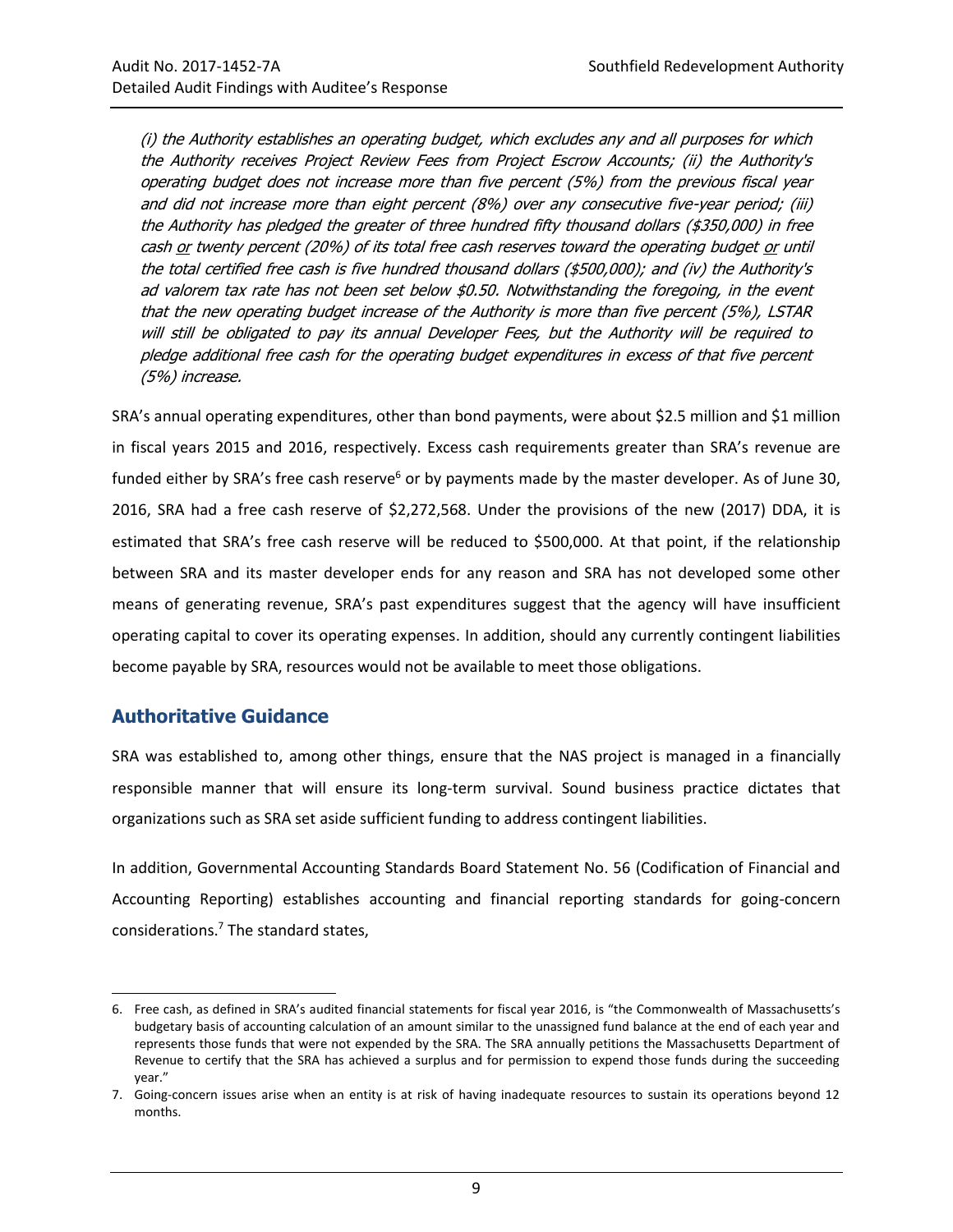Continuation of a legally separate governmental entity as a going concern is assumed in financial reporting in the absence of significant information to the contrary. Information that may significantly contradict the going concern assumption would relate to a governmental entity's inability to continue to meet its obligations as they become due without substantial disposition of assets outside the ordinary course of governmental operations, restructuring of debt, submission to the oversight of a separate fiscal assistance authority or financial review board, or similar actions.

#### **Reasons for Issues**

SRA management said that they believed the amount of money they expected to receive from the master developer would be adequate to fund future operations. However, as noted above, there is no guarantee that any revenue that SRA may receive from the master developer under the DDA will be sufficient to fully fund its annual operating expenses and any payments that may become due as a result of its contingent liabilities, since the amount of these reimbursements is limited.

#### <span id="page-13-0"></span>**Recommendation**

SRA should immediately develop plans and take the measures necessary to ensure that it can fund its contingent liabilities should they occur, in addition to making sure its future cash flow needs will be fully met.

#### **Auditee's Response**

Facts that are of import in connection with the issues raised in the Draft Audit Report are as follows . . .

[There have been] additional extensions of time beyond December 1, 2017 within which to execute the [purchase and sale agreement, or PSA] amendment and the full execution of the Second Amendment to the PSA as of February 13, 2018, substantiating the agreement of the Navy, the Authority and LStar to provide a mechanism for reimbursing LStar for certain remedial activities on the subject property by crediting such costs against amounts that would otherwise be due to be paid by LStar on behalf of SRA pursuant to the Note. . . . With the Second Amendment to the PSA now fully executed, we intend to request that the Note be further amended to show that the Authority's financial exposure is limited to the value of the remaining real estate and convert the Note to a non-recourse obligation. . . .

As a legal matter, the Authority has the absolute right under its enabling statute (Section 6[s] of Chapter 291 of the Acts of 2014) to raise any amount of taxes, which is significantly above the caps as to which other municipalities in the Commonwealth are limited by. The Authority is not subject to proposition 2 1/2. Accordingly, in a scenario in which the Authority's Master Developer was unable to continue with the project, the Authority would no longer be subject to its covenant under the DDA to keep its budget within the 5% increase per year or 8% increase over five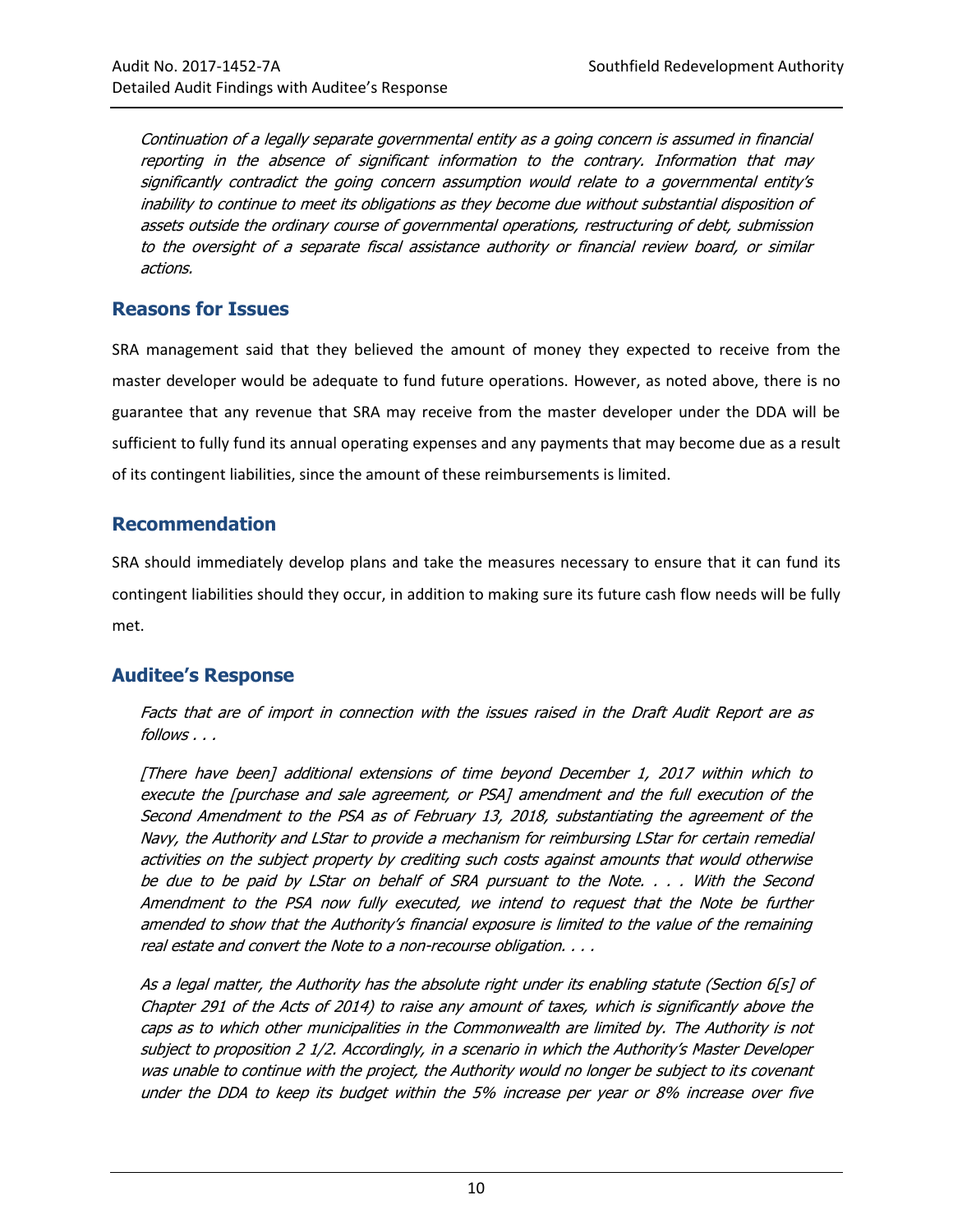years. Instead, the Authority could raise property taxes to meet its financial obligations. While the Authority does not expect this worst-case scenario to occur, it is important that the State Auditor's Office recognize that we have a legal and readily implementable mechanism within which to address the risk of the contingent liabilities arising sometime in the future.  $\dots$ 

With respect to cash flow concerns . . . we respectfully would suggest that we can easily negotiate with the Town of Weymouth to bill and collect on a quarterly basis to help address this concern as well.

#### **Auditor's Reply**

SRA states, "We intend to request that the Note be further amended to show that the Authority's financial exposure is limited to the value of the remaining real estate and convert the Note to a nonrecourse obligation." Although we encourage SRA to pursue the revised amendments providing for a non-recourse note,<sup>8</sup> until these amendments actually occur, the Authority's contingent liability remains.

We agree that the Authority has the absolute right under law to impose such taxes as it may decide are necessary for its operations. However, we suggest that from a practical standpoint, imposing taxes beyond the current levels might be an impediment to the continued successful development of the project. We recommend that SRA, rather than taking a reactionary approach, create both short- and long-term financial plans that could be implemented in the event of a cash flow crisis.

#### <span id="page-14-0"></span>**2. SRA did not file audited financial statements in a timely manner.**

SRA did not file its annual financial audit reports for 2015 and 2016 with the Office of the State Auditor (OSA) within 120 days of the end of each fiscal year as required. Its annual audit report for fiscal year 2015 was not filed until March 2016, and its fiscal year 2016 annual audit report was not filed until February 2017. Our prior audit (No. 2012-1452-3A) had also found that SRA did not file its annual audit report for fiscal year 2011 with OSA within the required timeframe. As a result of these late filings, key information about SRA's financial state was not made available to stakeholders in a timely fashion.

#### **Authoritative Guidance**

 $\overline{a}$ 

Section 31 of Chapter 291 of the Acts of 2014 states,

The authority shall have an annual audit of its books and accounts relating to the NAS South Weymouth project to be made at least once annually by certified public accountants. The audit

<sup>8.</sup> A non-recourse note is a loan that limits the borrower's liability to the value of the collateral that the borrower put up to obtain it. If the borrower defaults, the lender can seize the collateral but cannot seek any additional compensation.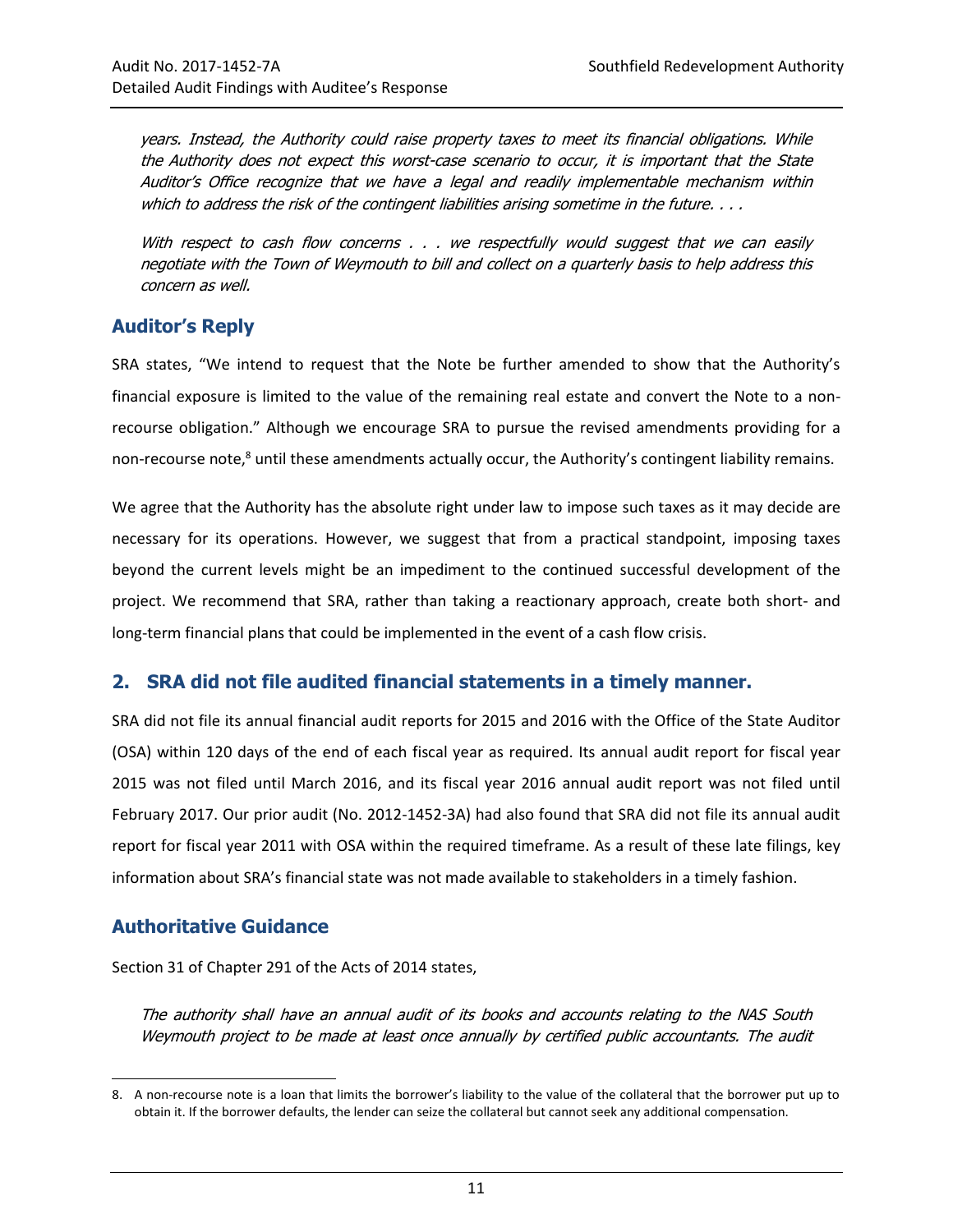shall be filed with the state auditor annually not later than 120 days after the end of the authority's fiscal year.

#### **Reasons for Noncompliance with Reporting**

According to SRA's finance director/treasurer, SRA has found it difficult to meet the requirement to file its annual financial audit within 120 days after the fiscal year ends because of competing priorities and reductions in personnel. He added that although these reports were not prepared in a timely manner or sent to OSA, they were posted on SRA's website when they became available.

#### <span id="page-15-0"></span>**Recommendation**

SRA management should send the agency's annual financial audits to OSA within 120 days of the close of the fiscal year. If SRA cannot meet the 120-day reporting requirement, it should work with the Legislature to amend the legislation to reflect a timeframe that is achievable.

#### **Auditee's Response**

With respect to the Authority's inability to submit its annual audited financial statements within 120 days of the close of the fiscal year, we want to remind you that the Parkway Financing [Memorandum of Agreement] between the Commonwealth and the Authority fixed a liability on the Authority. The liability is typically not annually certified by the Massachusetts Department of Revenue for 150–180 days following the close of the fiscal year. No creditable independent auditor would issue a report within 120 days of the close of the fiscal year until a deficiency, if any, was certified by the Massachusetts Department of Revenue, agreed to by the Board of Directors, and a method of payment accepted by the Board of Directors and the Massachusetts Department of Revenue. The practical effect of which is that the process to file independent audit reports will exceed the 120 days outlined in our enabling statute until such time as the Parkway Bond is paid off. We intend to seek an amendment to our enabling statute to reflect this reality so that we can avoid a recurring audit finding.

#### **Auditor's Reply**

SRA is required by law to file with OSA an annual report prepared by certified public accountants no later than 120 days after the end of SRA's fiscal year. As of the date of this audit report, OSA has not received SRA's fiscal year 2017 audit report, which was due October 30, 2017.

We agree that SRA should seek legislative relief to enable it to comply with filing requirements.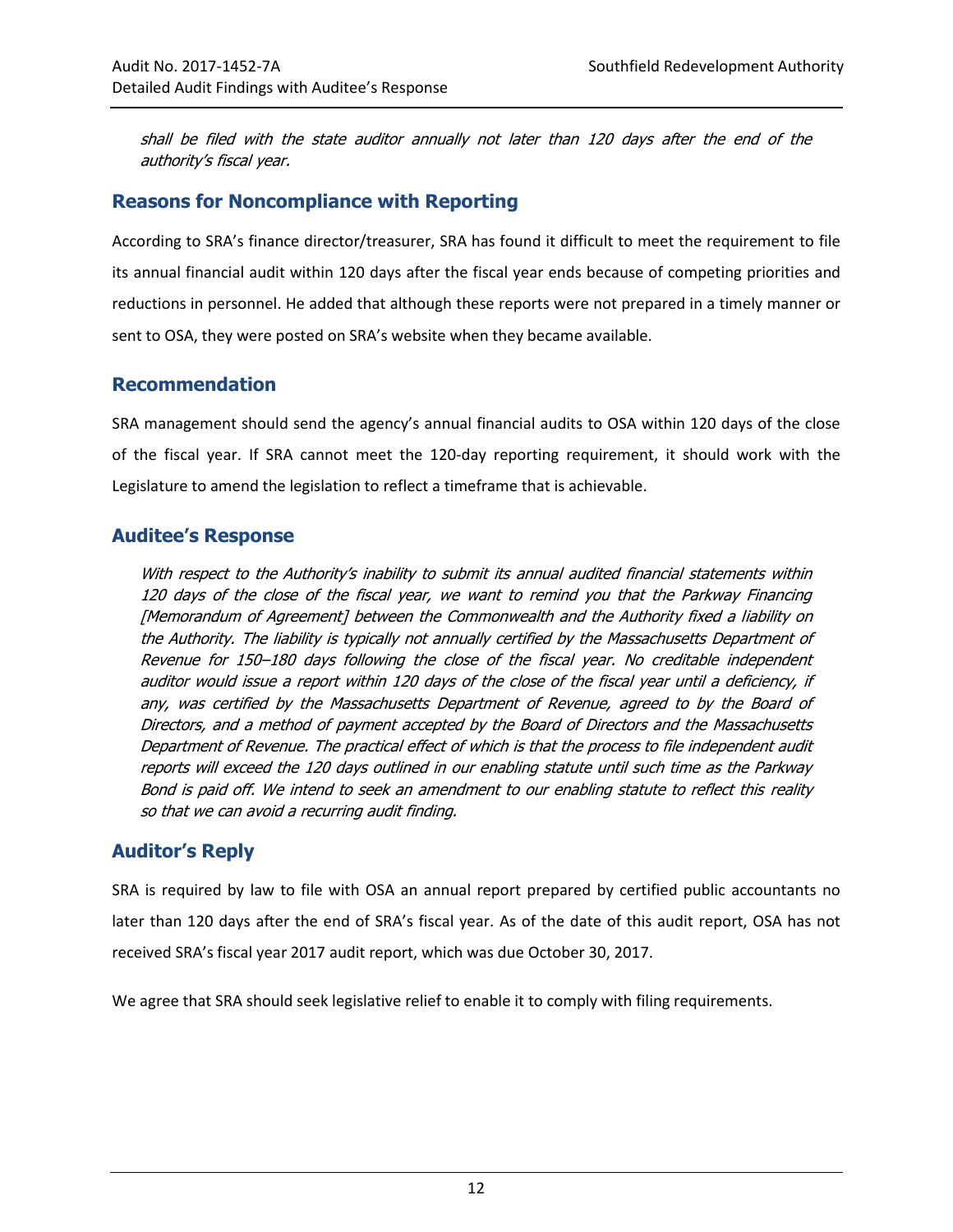# **OTHER MATTERS**

#### **Project Management**

<span id="page-16-0"></span>As previously noted, on August 20, 2014 the Governor signed into law Chapter 291 of the Acts of 2014. This legislation resulted in significant changes in the makeup of the Southfield Redevelopment Authority's (SRA's) board of directors. After Chapter 291 was enacted, the reconstituted board eliminated the positions of chief executive officer (CEO), chief financial officer, and water/sewer superintendent. During most of our audit period, SRA's staff consisted of a finance director/treasurer, a land use administrator, an assistant planner, an administrative assistant, and a part-time accountant. As a result of the staff reductions, SRA's board had to take a more active role in the day-to-day management of the project.

The significant reduction in staff, along with the board's inability to hire a replacement CEO, could have a negative effect on the existing staff's ability to ensure the proper administration of the project, as evidenced by the findings detailed in this report, and to respond promptly to the requirements of the housing community being developed at Union Point; the master developer; and the Towns of Abington, Rockland, and Weymouth. In fact, representatives of the master developer told us that they had had problems scheduling meetings with potential investors.

Further, the board's increased participation in SRA's day-to-day operations reduces the amount of time the board can spend addressing policy issues. Although the board is responsible for overseeing the management of the agency and related policy matters, it is SRA's management personnel who are responsible for managing the day-to-day activities of the project. Therefore, SRA's board should ensure that the project is properly staffed with personnel who can fully manage those activities and fully meet the needs of the master developer.

To that end, the board has been actively seeking since August 2014 to hire a CEO to oversee SRA's operations. In its response to our report, SRA stated,

The Authority hired effective February 5, 2018 Paul Niedzwiecki, a former Executive Director of the Cape Cod Commission, as its Executive Director. Mr. Niedzwiecki has the breadth of real estate development experience to effectively run the Authority on a day-to-day basis which will allow the Board of Directors greater time for policy level decision making.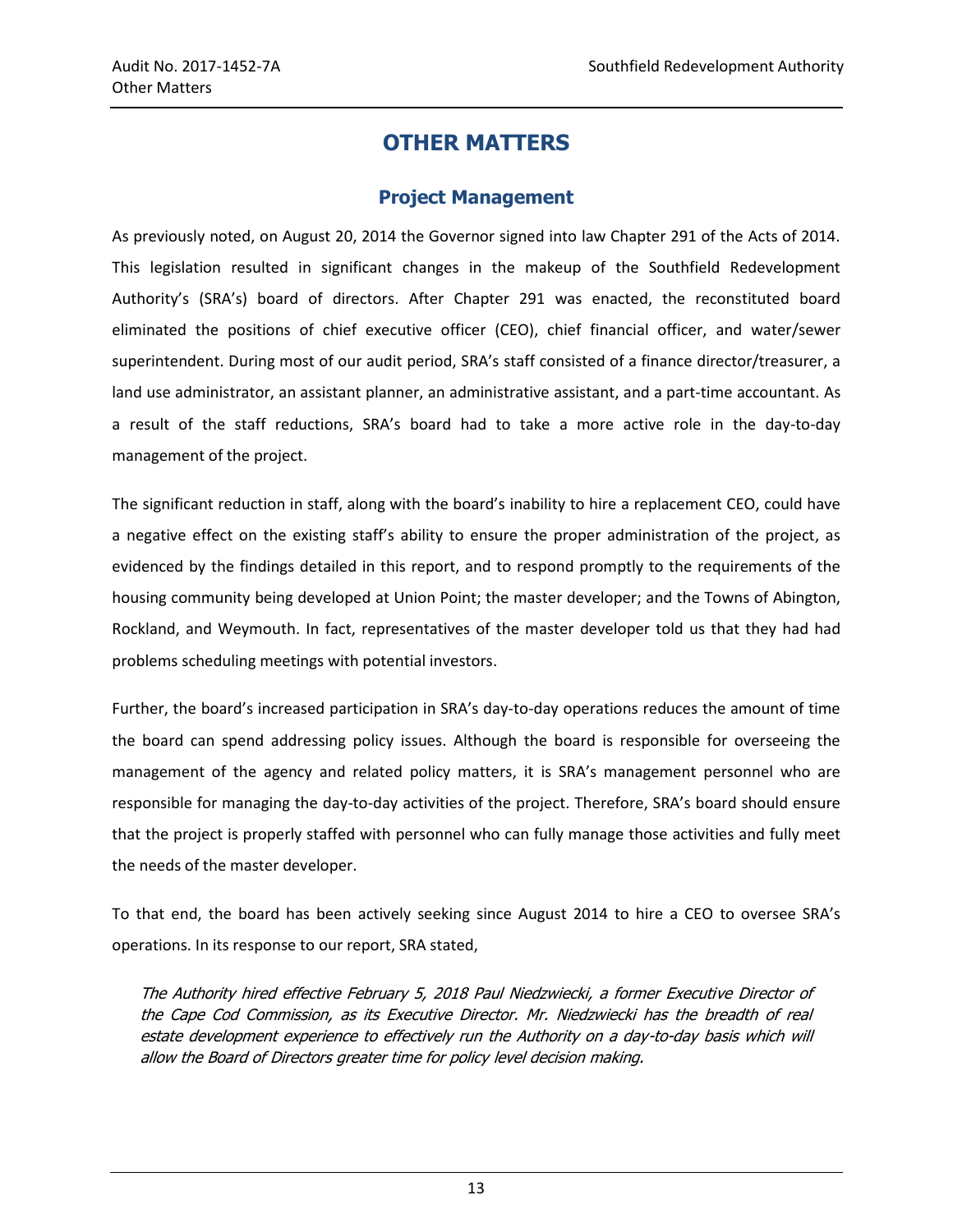# **APPENDIX A**

#### **Timeline Summary of Important Events, 1995–2017**

- <span id="page-17-0"></span> July 1995: The federal Defense Base Closure and Realignment Commission (BRAC) recommends the closure of the South Weymouth naval air station (NAS).
- September 1995: The Governor issues Executive Order No. 378, establishing the South Weymouth Naval Air Station Planning Committee (NASPC) to provide policy guidance for all aspects of reuse planning for the NAS.
- September 1997: The South Weymouth NAS is decommissioned by the Department of Defense (DOD), per BRAC's recommendation.
- January 1998: NASPC adopts a Reuse Plan to govern development of the NAS. The Reuse Plan calls for a maximum of 2,855 residential units and between 900,000 and 2 million square feet of commercial development.
- August 1998: the South Shore Tri-Town Development Corporation (SSTTDC) is created, under Chapter 301 of the Acts of 1998, to oversee the development of the former NAS site and to succeed NASPC as the sole entity responsible for pursuing the acquisition and redevelopment of the NAS.
- October 2002: SSTTDC selects LNR Property, LLC to be the master developer for the former NAS site.
- October 2002: SSTTDC and LNR enter into a letter of intent (a letter describing the proposed terms of the agreement between the parties) that provides SSTTDC with \$500,000 for costs and expenses related to the NAS development operations. LNR also provides SSTTDC with \$1 million for costs and expenses related to SSTTDC's operations.
- May 2003: DOD, acting through the Secretary of the Navy, conveys 549 acres of the former South Weymouth NAS at no charge to SSTTDC.
- May 2004: SSTTDC and LNR sign their first Disposition and Development Agreement (DDA), which defines the financial and regulatory framework of future development and under which LNR is responsible for land improvement.
- September 2005: The Navy is required to seek "fair market value" for closed military bases, based on changes to the Base Realignment and Closure Law.
- December 2005: LNR submits a finalized 12-year Master Plan for the development of the NAS site.
- May 2006: LNR announces that it will call the NAS redevelopment site SouthField.
- June 2006: SSTTDC transfers the 549 acres of land at no charge to LNR as the master developer, in anticipation of the initial phases of development.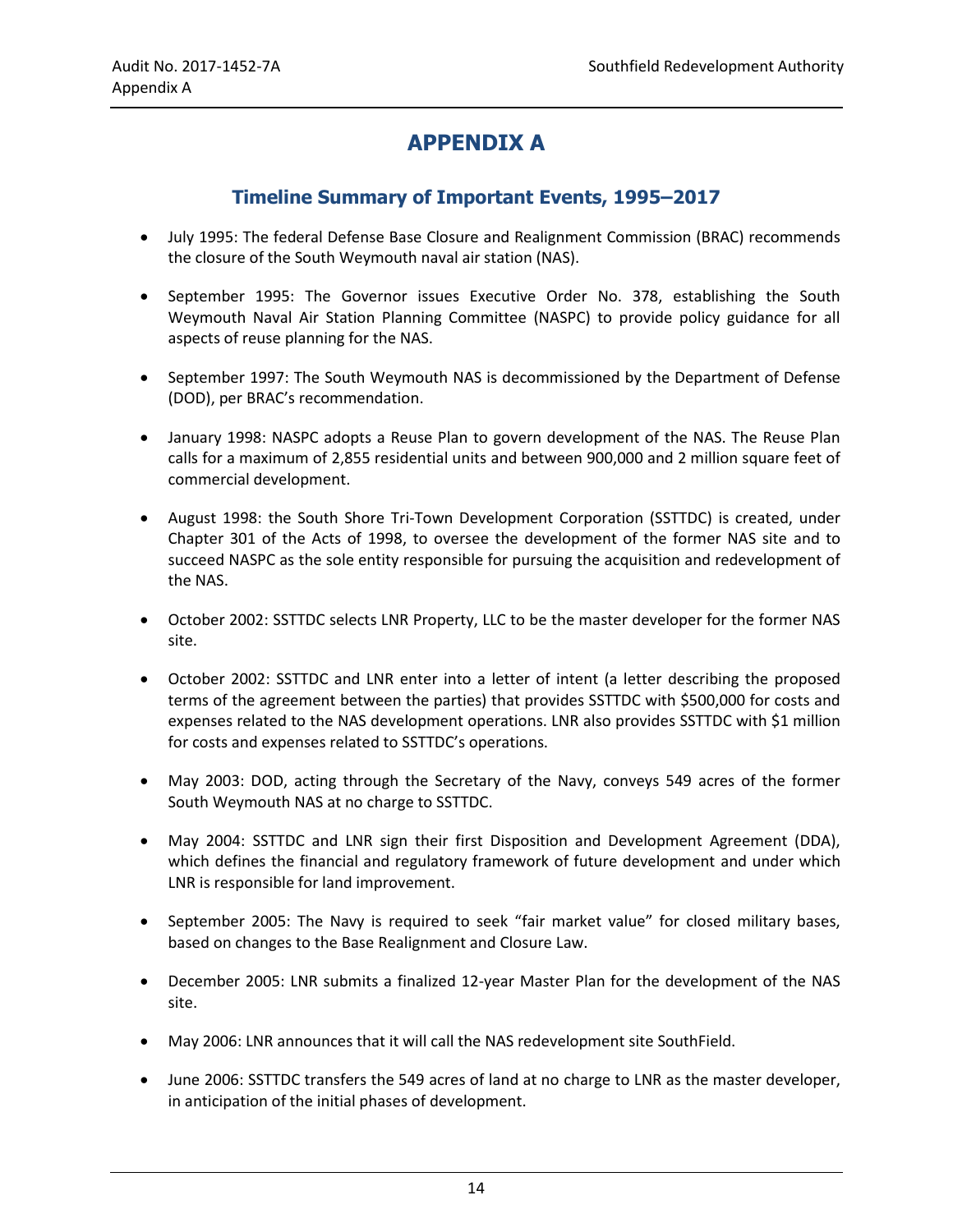- March 2008: SSTTDC and LNR sign an amended DDA.
- August 2008: Chapter 303 of the Acts of 2008 supersedes Chapter 301 of the Acts of 1998, updating the laws related to the development of the NAS site.
- Fiscal year 2009: SSTTDC is granted the authority to collect taxes, so it can now collect taxes on the original land obtained from the Navy.
- June 2010: SSTTDC enters into a financing agreement with the state, creating the Memorandum of Agreement for the Parkway at the NAS, according to which SSTTDC will reimburse the Commonwealth for loan payments made for the East-West Parkway's construction.
- July 2011: Infrastructure development begins at the former NAS site, in the town of Weymouth.
- December 2011: 681 acres of land is transferred from the Navy to SSTTDC, 558 acres of which is considered developable. SSTTDC transfers the 558 acres through a land transfer and assignment agreement to LNR.
- April 2013: LNR is sold to Starwood Capital Group. LNR retains the role of master developer for the NAS site, operating as LNR South Shore LLC.
- August 2014: SSTTDC is reconstituted and reorganized as the Southfield Redevelopment Authority (SRA) under Chapter 291 of the Acts of 2014. Under the new law, the Reuse Plan and the Master Plan are replaced by the Redevelopment Plan, which retains some of the Reuse Plan's features, and the positions of chief executive officer, chief financial officer, and water/sewer superintendent are eliminated.
- December 2014: The Commonwealth executes the Second Amendment to the Amended and Restated Memorandum on Financing for the Parkway, which defers payments owed by SRA to the Commonwealth through 2018, to be repaid starting in fiscal year 2019.
- May 2015: SRA approves the transfer of the responsibilities of the master developer, LNR, to LStar Southfield, LLC (LStar), a subsidiary of LStar Management, LLC. SRA and LStar execute the Second Amended and Restated DDA, reflecting the change in master developer.
- July 2016: LStar changes the NAS project name from SouthField to Union Point.
- November 2016: The William Delahunt Parkway extension road opens, linking Route 3 in Rockland to Route 18 in Weymouth.
- June 2017: SRA and LStar execute the Third Amended and Restated DDA, which significantly alters the timing and amounts of revenue payable to SRA by LStar.